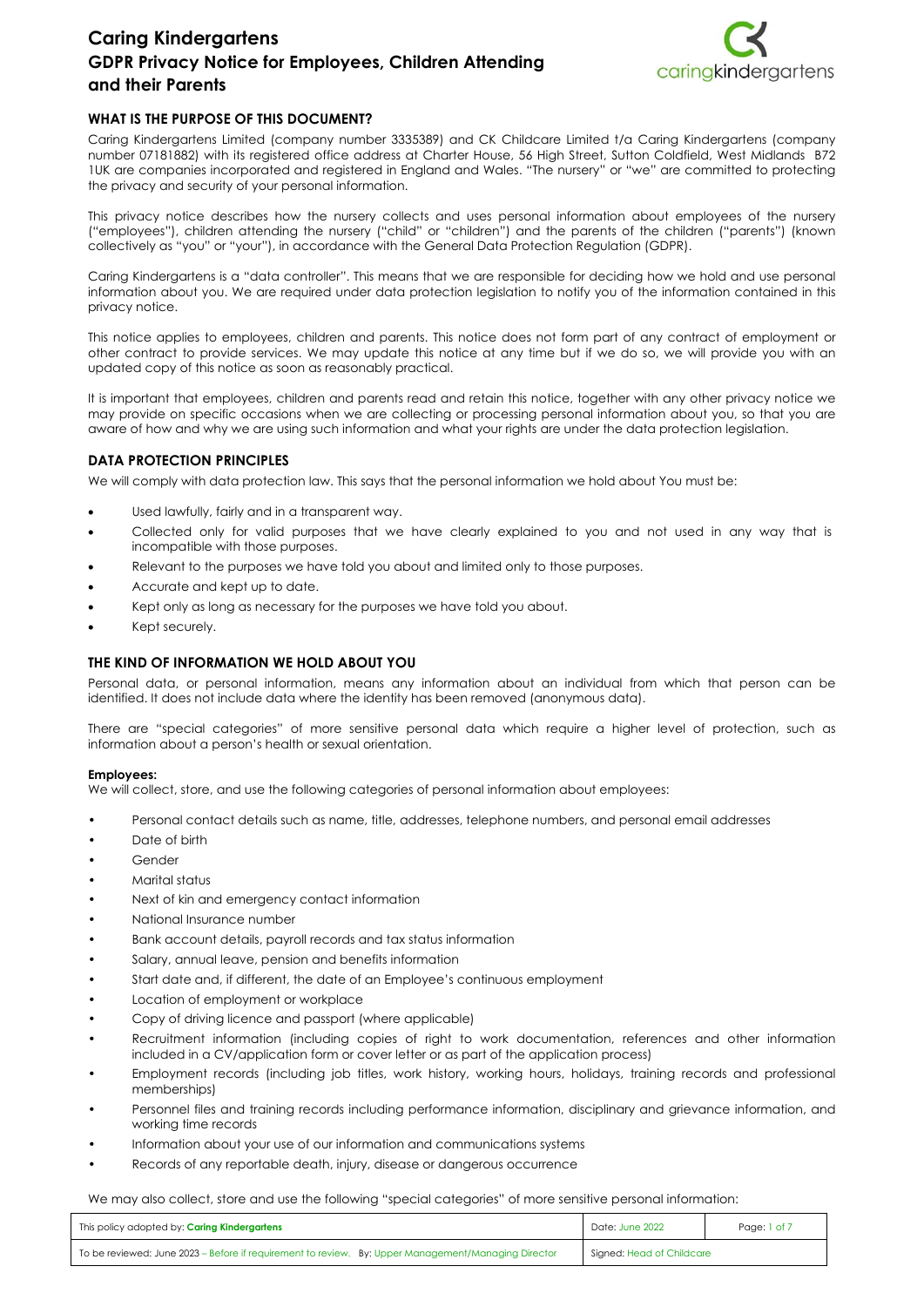

- Information about an employee's ethnicity and nationality
- Information about an employee's health, including any medical condition, accident, health and sickness records, including:
- where an employee leaves employment and under any share plan operated by a group company the reason for leaving is determined to be ill-health, injury or disability, the records relating to that decision;
- details of any absences (other than holidays) from work including time on statutory parental leave and sick leave; and
- where an employee leaves employment and the reason for leaving is related to their health, information about that condition needed for pensions and permanent health insurance purposes.

#### **Children**:

We will collect, store, and use the following categories of personal information about children:

- Name
- Date of birth
- Home address
- If premature
- Dietary requirements
- Attendance information
- Photographs and video clips of the child to signpost children to where their belongings are stored at the Nursery that they attend, and also for general display purposes
- Emergency contact should parents be unavailable and the emergency contact's contact details
- Siblings and their dates of birth
- Copy of birth certificate (where applicable)
- Records for each child containing the work of the child whilst at the nursery, observations about the child's development whilst at the nursery from employees of the nursery, specific examples of the child's progress, photographs demonstrating the child's development whilst at the nursery, and personal details of the child (e.g. their date of birth) ("Progress Report")
- Records relating to individual children e.g. care plans, common assessment frameworks, speech and language referral forms
- Accidents and pre-existing injuries forms
- Records of any reportable death, injury, disease or dangerous occurrence
- Observation, planning and assessment records of children

We may also collect, store and use the following "special categories" of more sensitive personal information:

- Information about a child's race or ethnicity, spoken language, religion, customs observed and nationality
- Information about a child's health, including any medical condition, health and sickness records
- Information about a child's accident or incident reports including reports of pre-existing injuries
- Information about a child's incident forms / child protection referral forms / child protection case details / reports

## **Parents:**

We will collect, store, and use the following categories of personal information about parents:

- Name
- Home address
- Date of birth
- Work place, position
- Telephone numbers, and personal email addresses
- Copies of passport, bank statement utility bill (where relevant)
- National Insurance number
- Bank account details

We may also collect, store and use the following "special categories" of more sensitive personal information:

- Information about a parent's race or ethnicity, spoken language and nationality.
- Conversations with parents where employees of the nursery deem it relevant to the prevention of radicalisation or other aspects of the governments Prevent strategy

| This policy adopted by: <b>Caring Kindergartens</b>                                                 | Date: June 2022           | Page: 2 of 7 |
|-----------------------------------------------------------------------------------------------------|---------------------------|--------------|
| To be reviewed: June 2023 – Before if requirement to review. By: Upper Management/Managing Director | Signed: Head of Childcare |              |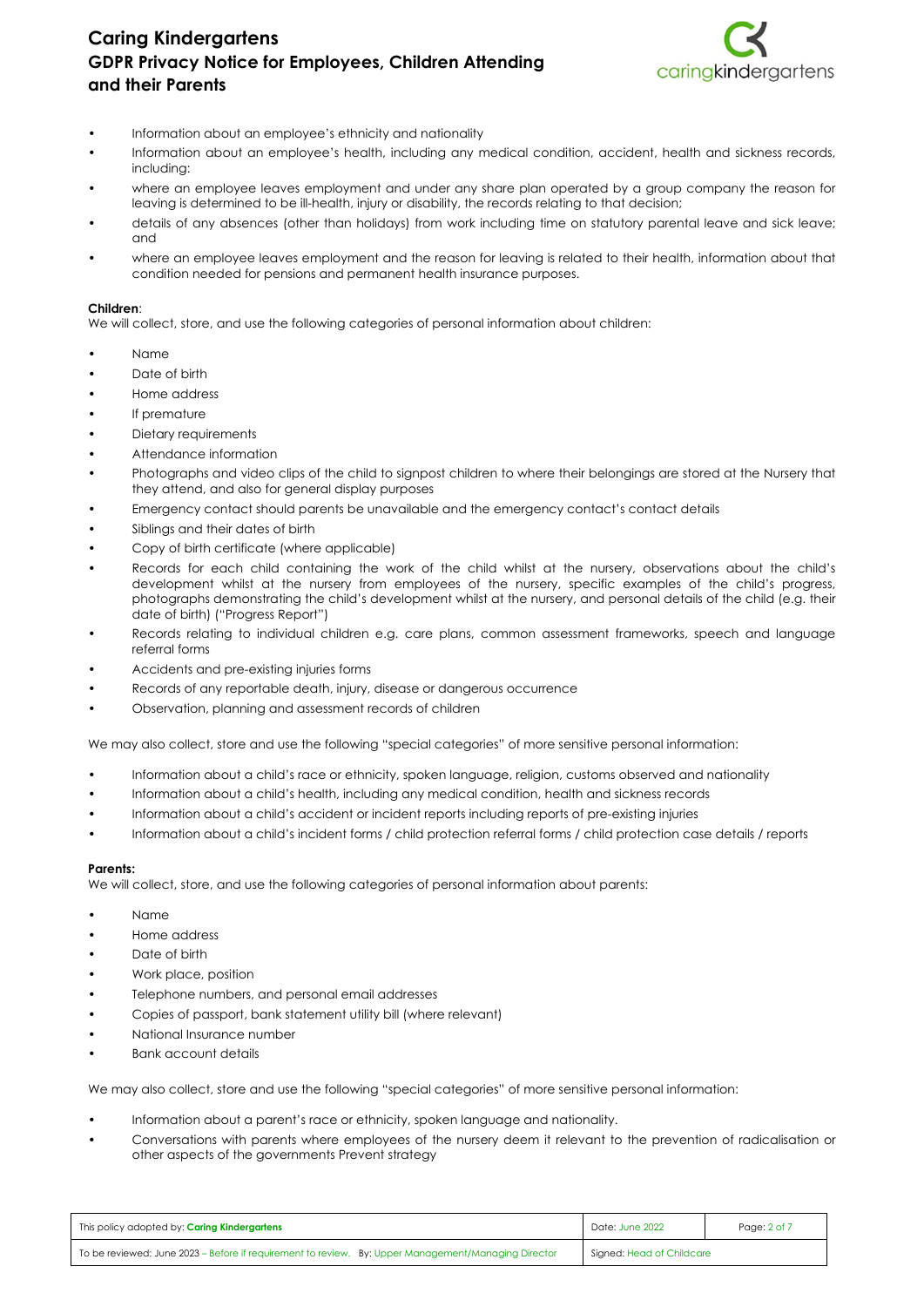

## **HOW IS YOUR PERSONAL INFORMATION COLLECTED?**

#### **Employees:**

We collect personal information about employees through the application and recruitment process, either directly from candidates or sometimes from an employment agency or background check provider. We may sometimes collect additional information from third parties including former employers or other background check agencies.

We will collect additional personal information in the course of job-related activities throughout the period of when an employee works for us.

#### **Children and Parents:**

We collect personal information about children and parents from when the initial enquiry is made by the parents, through the enrolment process and until the children stop using the nursery's services.

## **HOW WE WILL USE INFORMATION ABOUT YOU**

We will only use your personal information when the law allows us to. Most commonly, we will use your personal information in the following circumstances:

- Where we need to perform the contract we have entered into with you
- Where we need to comply with a legal obligation
- Where it is necessary for our legitimate interests (or those of a third party) and your interests and fundamental rights do not override those interests

We may also use your personal information in the following situations, which are likely to be rare:

- Where we need to protect your interests (or someone else's interests)
- Where it is needed in the public interest or for official purposes

#### **Situations in which we will use Employee Personal Information**

We need all the categories of information in the list above (see employee section within the paragraph entitled 'The Kind of Information We Hold About You') primarily to allow us to perform our contracts with employees and to enable us to comply with legal obligations. The situations in which we will process employee personal information are listed below.

- Making a decision about an employee's recruitment or appointment
- Checking an employee is legally entitled to work in the UK. Paying an employee and, if an employee is an employee or deemed employee for tax purposes, deducting tax and National Insurance contributions (NICs)
- Providing any employee benefits to employees
- Enrolling you in a pension arrangement in accordance with our statutory automatic enrolment duties
- Liaising with the trustees or managers of a pension arrangement operated by a group company, your pension provider and any other provider of employee benefits
- Administering the contract we have entered into with an employee
- Conducting performance and/or salary reviews, managing performance and determining performance requirements
- Assessing qualifications for a particular job or task, including decisions about promotions
- Gathering evidence for possible grievance or disciplinary hearings
- Making decisions about an employee's continued employment, engagement
- Making arrangements for the termination of our working relationship
- Education, training and development requirements
- Dealing with legal disputes involving Employees, including accidents at work
- Ascertaining an employee's fitness to work
- Managing sickness absence
- Complying with health and safety obligations
- To prevent fraud
- To monitor your use of our information and communication systems to ensure compliance with our IT policies
- To ensure network and information security, including preventing unauthorised access to our computer and electronic communications systems and preventing malicious software distribution
- Equal opportunities monitoring

Some of the above grounds for processing will overlap and there may be several grounds which justify our use of an employee's personal information.

| This policy adopted by: <b>Caring Kindergartens</b>                                                 | Date: June 2022           | Page: 3 of 7 |
|-----------------------------------------------------------------------------------------------------|---------------------------|--------------|
| To be reviewed: June 2023 – Before if requirement to review. By: Upper Management/Managing Director | Signed: Head of Childcare |              |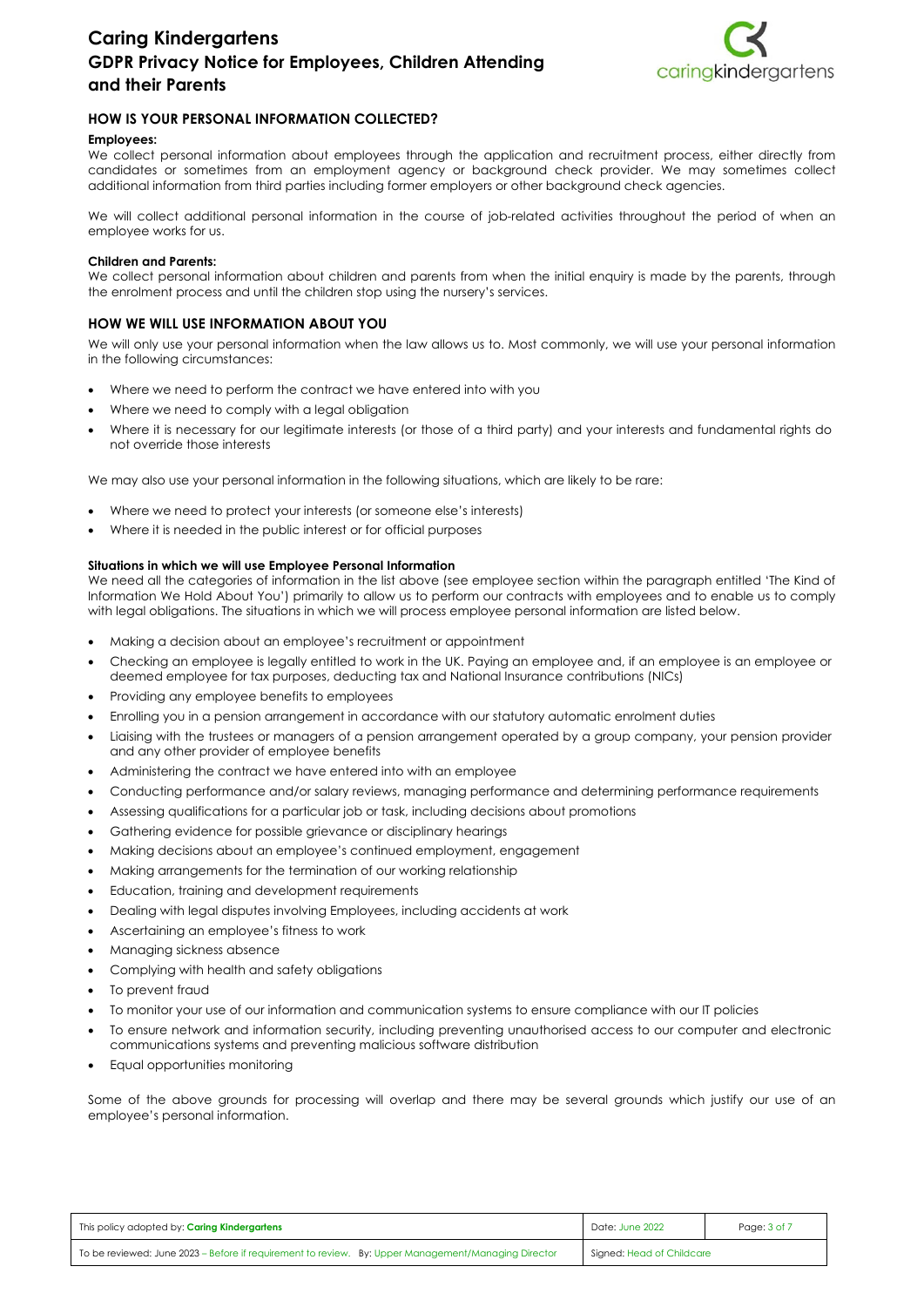

## **Situations in which the Nursery will use personal information of Children**

We need all the categories of information in the list above (see children section within the Paragraph entitled 'The Kind of Information We Hold About You') primarily to allow us to perform our obligations (including our legal obligations to children. The situations in which we will process personal information of children are listed below.

- Upon consent from the parents, personal data of children will be shared with schools for progression into the next stage of their education
- Personal information of children will be shared with local authorities without the consent of parents where there is a situation where child protection is necessary
- The personal information of children will be shared with local authorities without the consent of parents for funding purposes
- Ofsted will be allowed access to the nursery's systems to review child protection records and assessment records
- To ensure we meet the needs of the children
- To enable the appropriate funding to be received
- Report on a child's progress whilst with the nursery
- To check safeguarding records
- To check complaint records
- To check attendance patterns are recorded
- When a child's Progress Report is given to its parent in order for that parent to pass the same Progress Report to a school for application or enrolment purposes
- When children are transitioning to a new setting or school we will share their last assessment record

## **Situations in which the Nursery will use personal information of Parents**

We need all the categories of information in the list above (see Parents section within the Paragraph entitled 'The Kind of Information we Hold About you') primarily to allow us to perform our contracts with parents and to enable us to comply with legal obligations. The situations in which we will process personal information of parents are listed below.

- The personal information of parents will be shared with local authorities without the consent of parents for funding purposes.
- To report on a child's attendance
- To be able to contact a parent or a child's emergency contact about their child
- To ensure nursery fees are paid

## **If Employees and Parents fail to provide Personal Information**

If employees and parents fail to provide certain information when requested, we may not be able to perform the respective contracts we have entered into with employees and parents, or we may be prevented from complying with our respective legal obligations to employees, children and parents.

## **Change of Purpose**

We will only use your personal information for the purposes for which we collected it, unless we reasonably consider that we need to use it for another reason and that reason is compatible with the original purpose. If we need to use your personal information for an unrelated purpose, we will notify the employee, child or parent, as is appropriate in the circumstances, and we will explain the legal basis which allows us to do so.

Please note that we may process an employee's, a child's or a parent's personal information without their respective knowledge or consent, as relevant to the circumstances, in compliance with the above rules, where this is required or permitted by law.

## **HOW WE USE PARTICULARLY SENSITIVE PERSONAL INFORMATION**

"Special categories" of particularly sensitive personal information require higher levels of protection. We need to have further justification for collecting, storing and using this type of personal information. We have in place an appropriate policy document and safeguards which we are required by law to maintain when processing such data. We may process special categories of personal information in the following circumstances:

- In limited circumstances, with employee or parent explicit written consent.
- Where we need to carry out our legal obligations or exercise rights in connection with employee employment.
- Where it is needed in the public interest, such as for equal opportunities monitoring or in relation to our occupational pension scheme.
- Less commonly, we may process this type of information where it is needed in relation to legal claims or where it is needed to protect an employee, a child or a parents' interests (or someone else's interests) and the employee, child or parent as is appropriate is not capable of giving consent, or where the employee or parent has already made the information public.

| This policy adopted by: <b>Caring Kindergartens</b>                                                 | Date: June 2022           | Page: 4 of 7 |
|-----------------------------------------------------------------------------------------------------|---------------------------|--------------|
| To be reviewed: June 2023 - Before if requirement to review. By: Upper Management/Managing Director | Signed: Head of Childcare |              |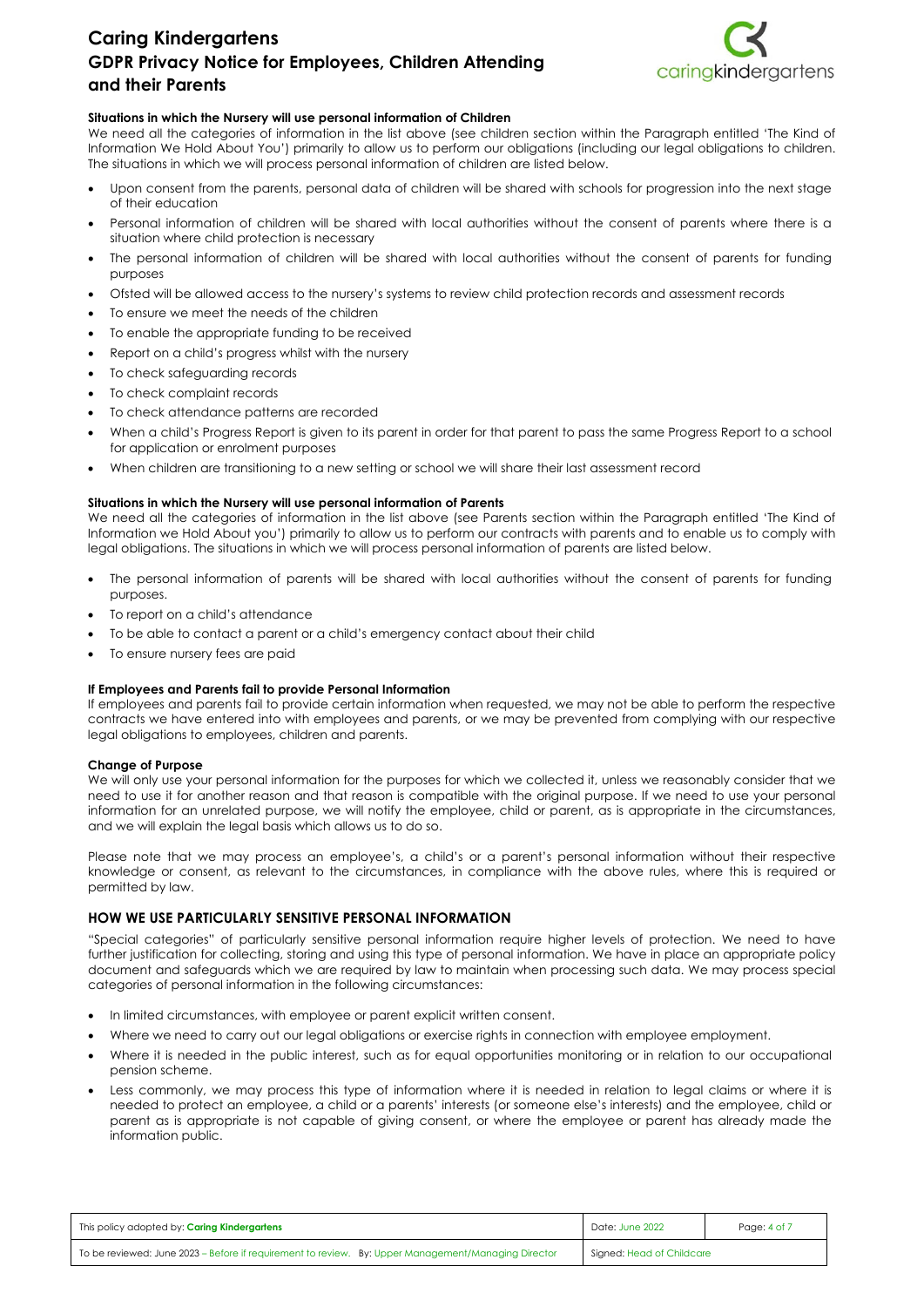

#### **The Nursery's obligations as an Employer**

We will use particularly sensitive personal information of employees in the following ways:

- We will use information relating to leaves of absence, which may include sickness absence or family related leaves, to comply with employment and other laws.
- We will use information about the physical or mental health of an employee, or their disability status, to ensure employee health and safety in the workplace and to assess the fitness of employees to work, to provide appropriate workplace adjustments, to monitor and manage sickness absence and to administer benefits including statutory maternity pay, statutory sick pay, pensions and permanent health insurance.
- We will use information about an employee's race or national or ethnic origin, religious, philosophical or moral beliefs, or an employee's sexual life or sexual orientation, to ensure meaningful equal opportunity monitoring and reporting.

#### **Do we need Employee consent?**

We do not need the consent of employees if we use special categories of personal information in accordance with our written policy to carry out our legal obligations or exercise specific rights in the field of employment law. In limited circumstances, we may approach Employees for their written consent to allow us to process certain particularly sensitive data. If we do so, we will provide employees with full details of the information that we would like and the reason we need it, so that employees can carefully consider whether they wish to consent. Employees should be aware that it is not a condition of their contract with the nursery that they agree to any request for consent from us.

## **INFORMATION ABOUT CRIMINAL CONVICTIONS**

We may only use information relating to criminal convictions where the law allows us to do so. This will usually be where such processing is necessary to carry out our obligations and provided we do so in line with our data protection policy.

Less commonly, we may use information relating to criminal convictions where it is necessary in relation to legal claims, where it is necessary to protect the interests of you (or someone else's interests) and you are not capable of giving your consent, or where an employee or a parent, as is relevant to the circumstances, has already made the information public.

We envisage that we will hold information about criminal convictions.

We will only collect information about criminal convictions if it is appropriate given the nature of the role and where we are legally able to do so, which includes but is not limited to Disclosure and Barring Service ("DBS") checks. Where appropriate, we will collect information about criminal convictions as part of the recruitment process or we may be notified of such information directly by you in the course of you working for us. We will use information about criminal convictions and offences in the following ways:

 To conduct a DBS check on each employee, to record the date of the DBS check, the number of the DBS check and the name of the body conducting the DBS check.

We are allowed to use your personal information in this way to carry out our obligations. We have in place an appropriate policy and safeguards which we are required by law to maintain when processing such data.

## **AUTOMATED DECISION-MAKING**

Automated decision-making takes place when an electronic system uses personal information to make a decision without human intervention. We are allowed to use automated decision-making in the following circumstances:

- Where we have notified employees or parents of the decision and given the employee of the parent as is appropriate 21 days to request a reconsideration.
- Where it is necessary to perform the contract with an employee or a parent and appropriate measures are in place to safeguard the employee's, the child's or the parent's rights as is appropriate.
- In limited circumstances, with explicit written consent from the employee or the parent, as is appropriate, and where appropriate measures are in place to safeguard employee or parent rights.
- If we make an automated decision on the basis of any particularly sensitive personal information, we must have either explicit written consent from an employee or a parent as is appropriate, or it must be justified in the public interest, and we must also put in place appropriate measures to safeguard an employee or a parents rights as is relevant in the circumstances.
- You will not be subject to decisions that will have a significant impact on You based solely on automated decisionmaking, unless we have a lawful basis for doing so and we have notified the employee or the parent as is appropriate in the circumstances.

## **DATA SHARING**

We may have to share employee, child or parent data with third parties, including third-party service providers and other entities in the group. We require third parties to respect the security of your data and to treat it in accordance with the law.

#### **Why might the Nursery share Employee, Child or Parent Personal Information with Third Parties?**

We will share your personal information with third parties where required by law, where it is necessary to administer the working relationship with you or where we have another legitimate interest in doing so.

| This policy adopted by: <b>Caring Kindergartens</b>                                                 | Date: June 2022           | Page: 5 of 7 |
|-----------------------------------------------------------------------------------------------------|---------------------------|--------------|
| To be reviewed: June 2023 – Before if requirement to review. By: Upper Management/Managing Director | Signed: Head of Childcare |              |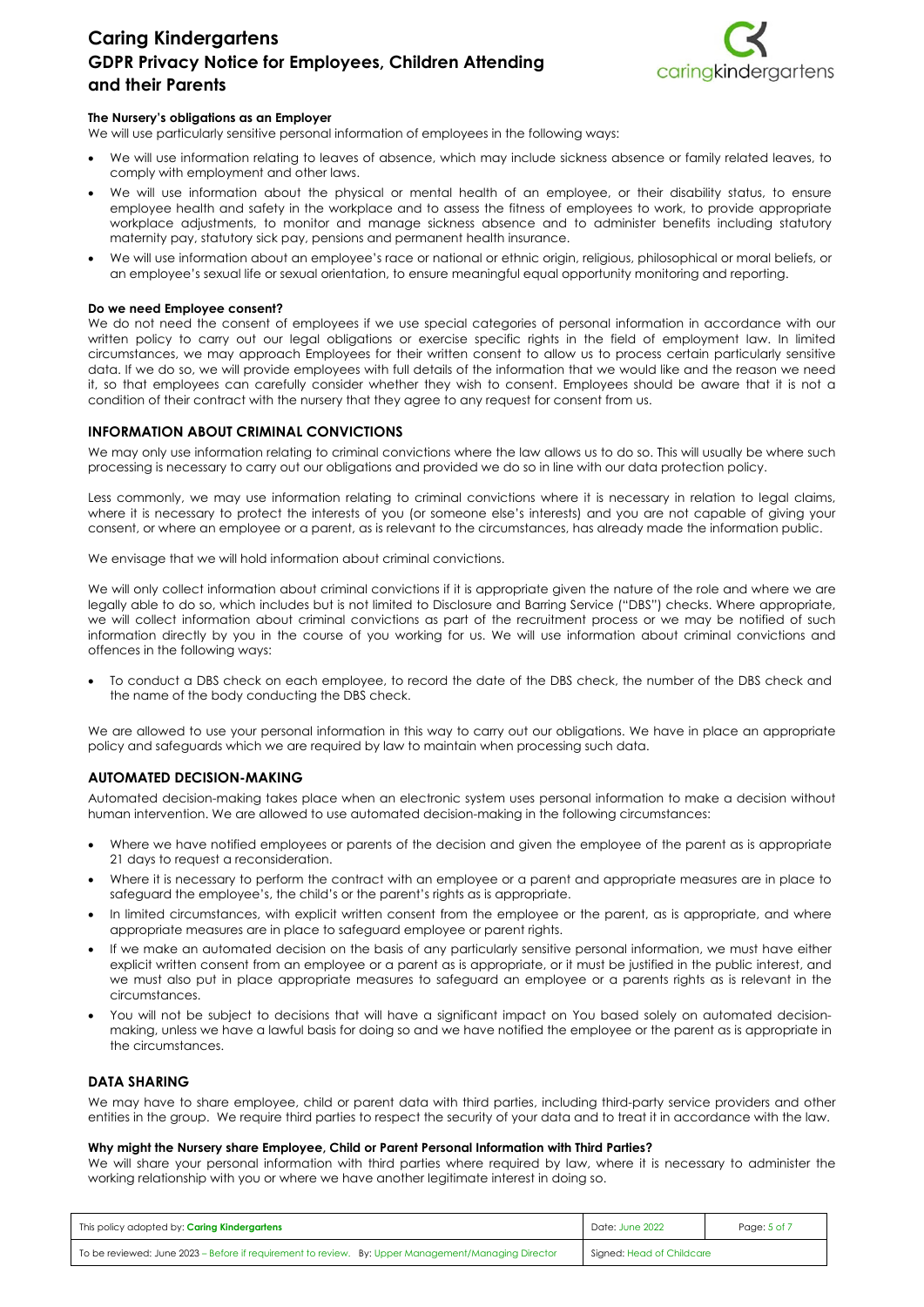

## **Which Third-party Service Providers process my Personal Information?**

"Third parties" includes third-party service providers (including contractors and designated agents), local authorities, regulatory bodies, schools and other entities within our group. The following third-party service providers process personal information about you for the following purposes:

- Local Authorities for funding and monitoring reasons (e.g. equal opportunities and uptake of funded hours)
- Regulatory bodies for ensuring compliance and the safety and welfare of the children
- Schools to provide a successful transition by ensuring information about the child's progress and current level of development and interests are shared

We will share personal data regarding your participation in any pension arrangement operated by a group company with the trustees or scheme managers of the arrangement in connection with the administration of the arrangements.

#### **How secure is my information with third-party Service Providers and other entities in our Group?**

All our third-party service providers and other entities in the group are required to take appropriate security measures to protect your personal information in line with our policies. We do not allow our third-party service providers to use your personal data for their own purposes. We only permit them to process your personal data for specified purposes and in accordance with our instructions.

#### **When might you share my Personal Information with other Entities in the Group?**

We will share your personal information with other entities in our group as part of our software development, payroll, external IT and HR support.

#### **What about other Third Parties?**

We may share your personal information with other third parties, for example in the context of the possible sale or restructuring of the business. In this situation we will, so far as possible, share anonymised data with the other parties before the transaction completes. Once the transaction is completed, we will share your personal data with the other parties if and to the extent required under the terms of the transaction.

We may also need to share your personal information with a regulator or to otherwise comply with the law.

## **DATA RETENTION**

#### **How long will you use my information for?**

We will only retain your personal information for as long as necessary to fulfil the purposes we collected it for, including for the purposes of satisfying any legal, accounting, or reporting requirements. Details of retention periods for different aspects of your personal information are available in our Retention Policy which is available from the Manager. To determine the appropriate retention period for personal data, we consider the amount, nature, and sensitivity of the personal data, the potential risk of harm from unauthorised use or disclosure of your personal data, the purposes for which we process your personal data and whether we can achieve those purposes through other means, and the applicable legal requirements.

In some circumstances we may anonymise your personal information so that it can no longer be associated with you, in which case we may use such information without further notice to you. Once you are no longer an employee, or a child benefiting from the nursery's services or a parent, as is appropriate, we will retain and securely destroy your personal information in accordance with our Retention Policy **OR** applicable laws and regulations.

## **RIGHTS OF ACCESS, CORRECTION, ERASURE, AND RESTRICTION**

#### **Your duty to inform us of changes**

It is important that the personal information we hold about you is accurate and current. Please keep us informed if your personal information changes during your working relationship with us.

#### **Your rights in connection with personal information**

Under certain circumstances, by law you have the right to:

- **Request access** to your personal information (commonly known as a "data subject access request"). This enables you to receive a copy of the personal information we hold about you and to check that we are lawfully processing it.
- **Request correction** of the personal information that we hold about you. This enables you to have any incomplete or inaccurate information we hold about you corrected.
- **Request erasure** of your personal information. This enables employees or parents to ask us to delete or remove personal information where there is no good reason for us continuing to process it. You also have the right to ask us to delete or remove your personal information where You have exercised your right to object to processing (see below).
- **Object to processing** of your personal information where we are relying on a legitimate interest (or those of a third party) and there is something about Your particular situation which makes you want to object to processing on this ground. You also have the right to object where we are processing your personal information for direct marketing purposes.
- **Request the restriction of processing** of your personal information. This enables employees or parents, as is appropriate, to ask us to suspend the processing of personal information about you for example if you want us to establish its accuracy or the reason for processing it.
- **Request the transfer** of your personal information to another party.

| This policy adopted by: <b>Caring Kindergartens</b>                                                 | Date: June 2022           | Page: 6 of 7 |
|-----------------------------------------------------------------------------------------------------|---------------------------|--------------|
| To be reviewed: June 2023 – Before if requirement to review. By: Upper Management/Managing Director | Signed: Head of Childcare |              |